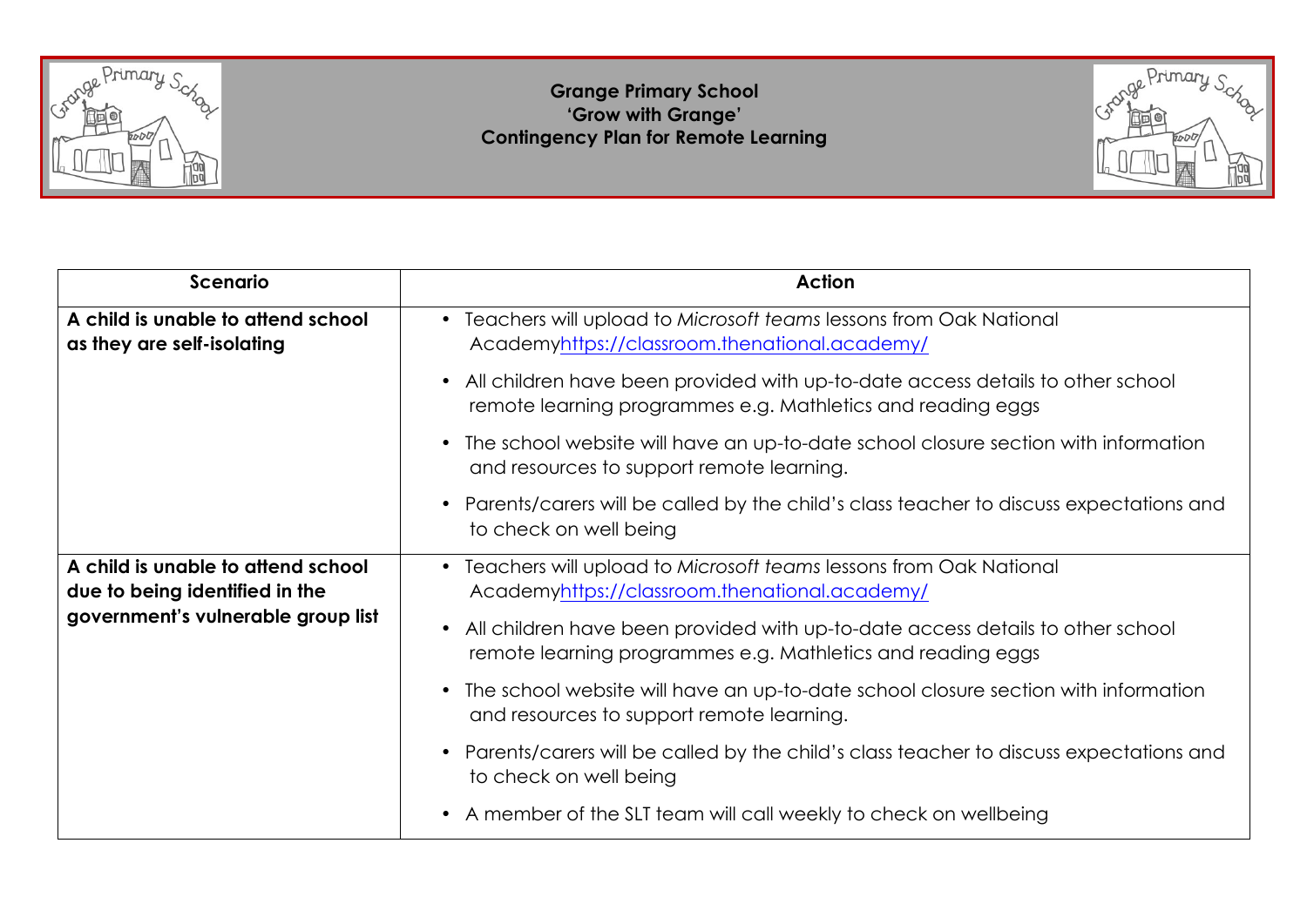

## **Grange Primary School 'Grow with Grange' Contingency Plan for Remote Learning**



| Partial closure - a year group<br>bubble needs to close due to a<br>Covid case (less than two weeks) | Children will be required to register daily on Microsoft Teams, SLT will follow up children<br>$\bullet$<br>not doing so.                                                                                                                                                                                                                                                                                                                                                                           |
|------------------------------------------------------------------------------------------------------|-----------------------------------------------------------------------------------------------------------------------------------------------------------------------------------------------------------------------------------------------------------------------------------------------------------------------------------------------------------------------------------------------------------------------------------------------------------------------------------------------------|
|                                                                                                      | Teachers will immediately provide remote learning for maths, English and the wider<br>$\bullet$<br>curriculum using Microsoft teams. Children will be provided with feedback on their<br>work and will be able to communicate with their class teacher. Teachers will teach a<br>live maths lesson daily. Teachers will create learning videos with voiceovers for English<br>and provide lesson overviews and activities for the wider curriculum, all lessons will<br>build knowledge and skills. |
|                                                                                                      | Two weekly live meeting will take place to check on the children's wellbeing.                                                                                                                                                                                                                                                                                                                                                                                                                       |
|                                                                                                      | If a teacher is unwell and unable to produce remote lessons, lessons will be provided<br>$\bullet$<br>for that class by other staff members within the school.                                                                                                                                                                                                                                                                                                                                      |
|                                                                                                      | All children have been provided with up-to-date access details to other school<br>$\bullet$<br>remote learning programmes e.g. Mathletics and Reading eggs                                                                                                                                                                                                                                                                                                                                          |
|                                                                                                      | The school website will have an up-to-date school closure section with information<br>$\bullet$<br>and resources to support remote learning.                                                                                                                                                                                                                                                                                                                                                        |
|                                                                                                      | Parents/carers will be directed to email the school office for further support/guidance.                                                                                                                                                                                                                                                                                                                                                                                                            |
| Full closure - the whole school<br>needs to close due to multiple                                    | Children will be required to register daily on Microsoft Teams, SLT will follow up children<br>$\bullet$<br>not doing so.                                                                                                                                                                                                                                                                                                                                                                           |
| cases or full lockdown (two weeks                                                                    | Teachers will immediately provide remote learning for maths, English and the wider<br>$\bullet$                                                                                                                                                                                                                                                                                                                                                                                                     |